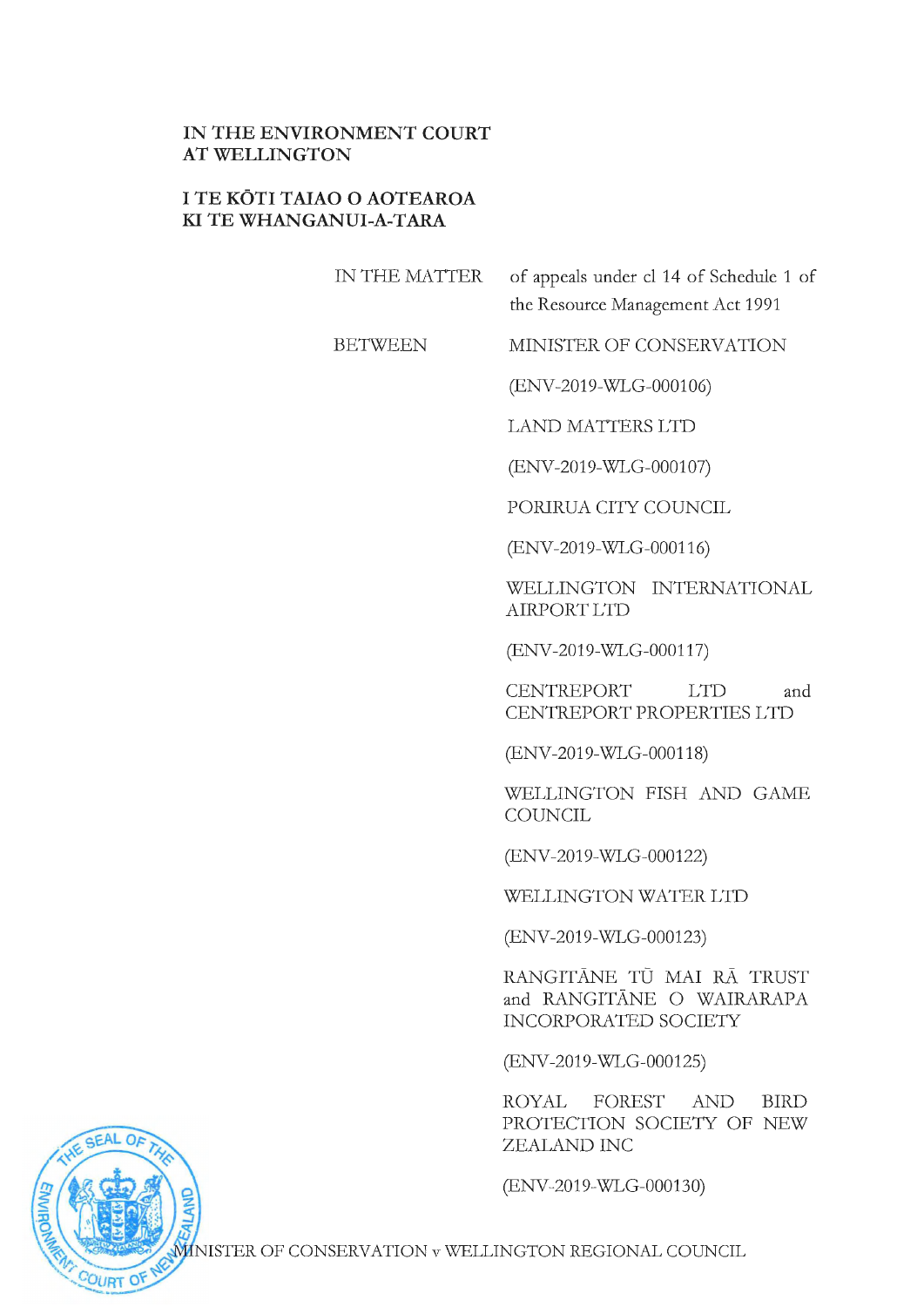NEW ZEALAND TRANSPORT **AGENCY** (ENV-2019-WLG-000131) BEEF AND LAMB NEW ZEALAND (ENV-2019-WLG-000133) Appellants WELLINGTON REGIONAL **COUNCIL** Respondent

## **MINUTE OF THE ENVIRONMENT COURT**

AND

## **(30 MAY 2022)**

[1] The Court has considered the response dated 4 May 2022 to the Court's minute dated 7 April 2022.

[2] The Court requires more information concerning the "Part 2" amendments in the draft consent order. The Council has referred to some appeal points, but not corresponding submission points. The Council says the intention of these amendments is "to give effect to the NPS-FM 2020 and Te Mana o te Wai". New proposed Section 1.5.3 notes that the Plan may not yet give full effect to the NPS-FM 2020 and indicates that the Council intends to notify changes to the Plan by 31 December 2024 to give full effect to the NPS-FM 2020.

[3] The Council is requested to address (as soon as practicable):

- Submission points that support the appeal points referred to in paragraph [27] of the memorandum of 4 May 2022;
- The extent to which and the manner in which the draft consent order "Part 2" amendments give effect to NPS-FM 2020 and Te Mana o te Wai;
	- The relationship between the "Part 2" amendments and any other higher